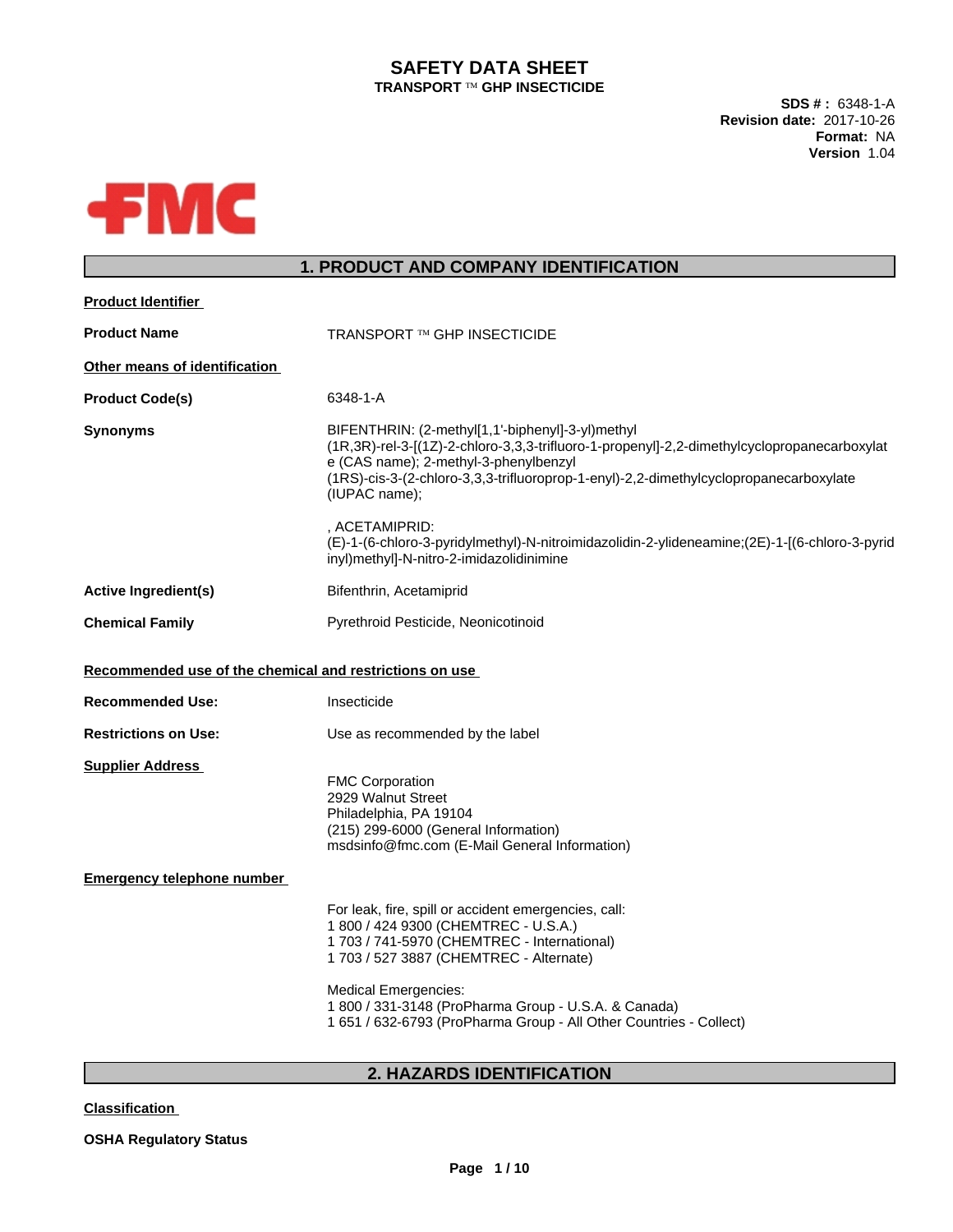This material is considered hazardous by the OSHA Hazard Communication Standard (29 CFR 1910.1200)

| Acute toxicity - Oral                              | Category 4         |
|----------------------------------------------------|--------------------|
| Acute toxicity - Inhalation (Dusts/Mists)          | Category 3         |
| Carcinogenicity                                    | Category 2         |
| Specific target organ toxicity (single exposure)   | <b>ICategory 1</b> |
| Specific target organ toxicity (repeated exposure) | Category 1         |

#### **GHS Label elements, including precautionary statements**

#### **EMERGENCY OVERVIEW**



#### **Precautionary Statements - Prevention**

P202 - Do not handle until all safety precautions have been read and understood

P260 - Do not breathe dust/fume/gas/mist/vapors/spray

P264 - Wash face, hands and any exposed skin thoroughly after handling

P270 - Do not eat, drink or smoke when using this product

P281 - Use personal protective equipment as required

#### **Precautionary Statements - Response**

P308 + P311 - If exposed or concerned: Call a POISON CENTER or doctor P304 + P340 - IF INHALED: Remove person to fresh air and keep comfortable for breathing P311 - Call a POISON CENTER or doctor P301 + P312 - IF SWALLOWED: Call a POISON CENTER or doctor if you feel unwell P330 - Rinse mouth

### **Precautionary Statements - Storage**

P405 - Store locked up P403 + P233 - Store in a well-ventilated place. Keep container tightly closed

**Precautionary Statements - Disposal** P501 - Dispose of contents/container according to label directions

#### **Hazards not otherwise classified (HNOC)**

No hazards not otherwise classified were identified.

## **Other Information**

Very toxic to aquatic life with long lasting effects. May be harmful in contact with skin.

## **3. COMPOSITION/INFORMATION ON INGREDIENTS**

**Chemical Family** Pyrethroid Pesticide, Neonicotinoid.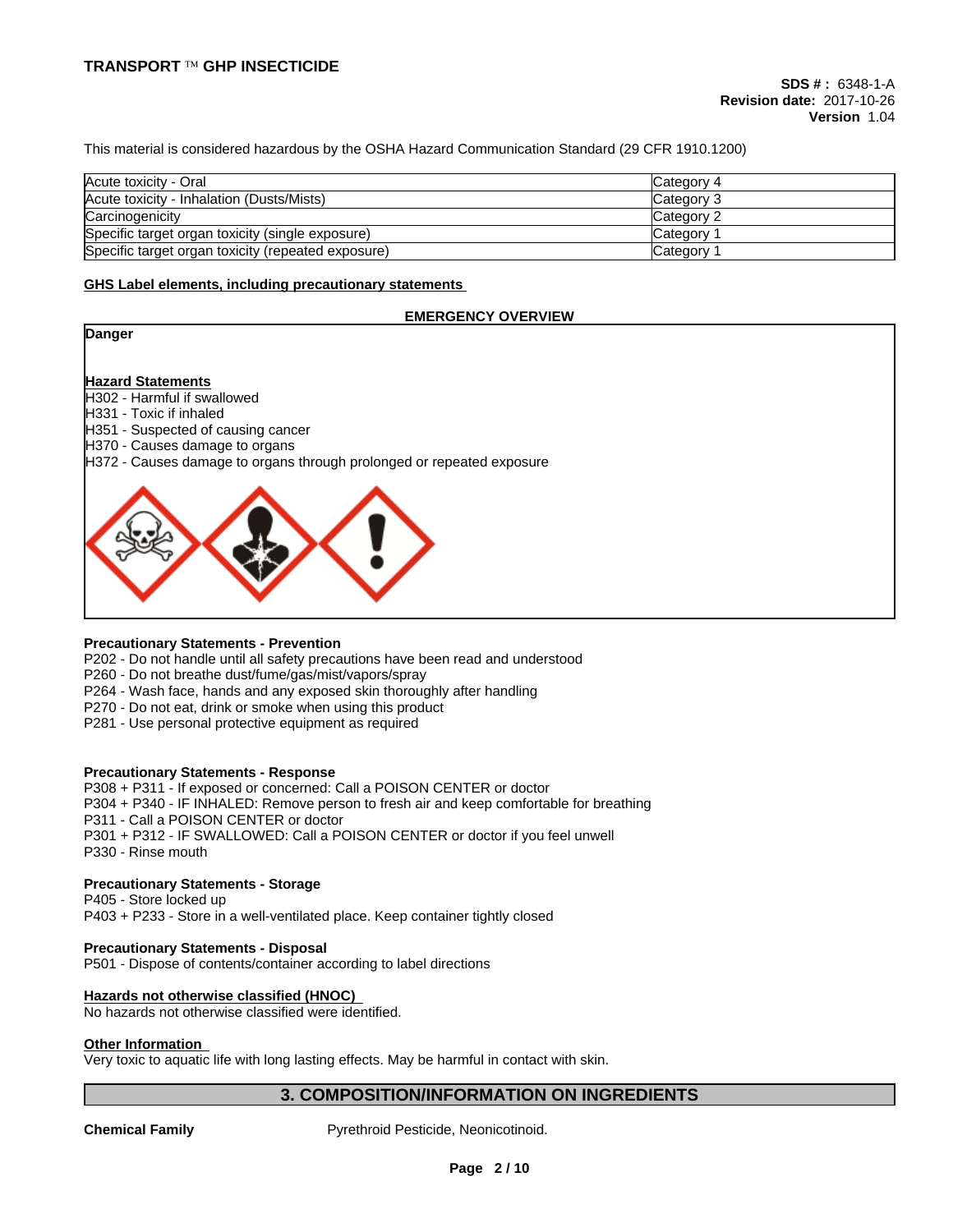**SDS # :** 6348-1-A **Revision date:** 2017-10-26 **Version** 1.04

|                            |               | 1 YI YIYII 1.V |
|----------------------------|---------------|----------------|
| Chemical name              | <b>CAS-No</b> | Weight %       |
| <b>Bifenthrin</b>          | 82657-04-3    | 27.3           |
| Acetamiprid                | 135410-20-7   | 22.7           |
| Synthetic amorphous silica | 112926-00-8   | $30 - 40$      |
| Crystalline silica, quartz | 14808-60-7    | 0.1-1          |

Synonyms are provided in Section 1.

|                                                                                                            | <b>4. FIRST AID MEASURES</b>                                                                                                                                                                                                                                                  |  |  |  |
|------------------------------------------------------------------------------------------------------------|-------------------------------------------------------------------------------------------------------------------------------------------------------------------------------------------------------------------------------------------------------------------------------|--|--|--|
| <b>Eye Contact</b>                                                                                         | Hold eyes open and rinse slowly and gently with water for 15 to 20 minutes. Remove<br>contact lenses, if present, after the first 5 minutes, then continue rinsing eye. Call a poison<br>control center or doctor for further treatment advice.                               |  |  |  |
| <b>Skin Contact</b>                                                                                        | Take off contaminated clothing. Rinse skin immediately with plenty of water for 15-20<br>minutes. Call a poison control center or doctor for further treatment advice.                                                                                                        |  |  |  |
| <b>Inhalation</b>                                                                                          | Move to fresh air. If person is not breathing, call 911 or an ambulance, then give artificial<br>respiration, preferably mouth-to-mouth if possible. Call a poison control center or doctor for<br>further treatment advice.                                                  |  |  |  |
| Ingestion                                                                                                  | Call a poison control center or doctor immediately for treatment advice. Have person sip a<br>glass of water if able to swallow. Do not induce vomiting unless told to do so by a poison<br>control center or doctor. Do not give anything by mouth to an unconscious person. |  |  |  |
| Most important symptoms and<br>effects, both acute and delayed                                             | None known.                                                                                                                                                                                                                                                                   |  |  |  |
| Indication of immediate medical<br>attention and special treatment<br>needed, if necessary                 | Treat symptomatically This product is a pyrethroid. If large amounts have been ingested,<br>the stomach and intestines should be evacuated. Treatment is symptomatic and supportive.<br>Digestible fats, oils, or alcohol may increase absorption and so should be avoided.   |  |  |  |
|                                                                                                            | <b>5. FIRE-FIGHTING MEASURES</b>                                                                                                                                                                                                                                              |  |  |  |
| <b>Suitable Extinguishing Media</b>                                                                        | Carbon dioxide (CO2). Dry chemical, Foam.                                                                                                                                                                                                                                     |  |  |  |
| <b>Specific Hazards Arising from the</b><br><b>Chemical</b>                                                | Powdered material may form explosive dust-air mixtures.                                                                                                                                                                                                                       |  |  |  |
| <b>Explosion data</b><br><b>Sensitivity to Mechanical Impact</b><br><b>Sensitivity to Static Discharge</b> | Not sensitive.<br>Not sensitive.                                                                                                                                                                                                                                              |  |  |  |
| Protective equipment and<br>precautions for firefighters                                                   | As in any fire, wear self-contained breathing apparatus and full protective gear.                                                                                                                                                                                             |  |  |  |
|                                                                                                            | <b>6. ACCIDENTAL RELEASE MEASURES</b>                                                                                                                                                                                                                                         |  |  |  |
| <b>Personal Precautions</b>                                                                                | Isolate and post spill area. Remove all sources of ignition. Ventilate the area. Wear suitable<br>protective clothing, gloves and eye/face protection. For personal protection see section 8.                                                                                 |  |  |  |
| Other                                                                                                      | For further clean-up instructions, call FMC Emergency Hotline number listed in Section 1<br>"Product and Company Identification" above.                                                                                                                                       |  |  |  |
| <b>Environmental Precautions</b>                                                                           | Keep people and animals away from and upwind of spill/leak. Keep material out of lakes,<br>streams, ponds, and sewer drains. Keep out of waterways.                                                                                                                           |  |  |  |
| <b>Methods for Containment</b>                                                                             | Use a wet sweeping compound or water to prevent dust formation.                                                                                                                                                                                                               |  |  |  |
| Methods for cleaning up                                                                                    | Sweep up and shovel into suitable containers for disposal. Clean and neutralize spill area,<br>tools and equipment by washing with water and soap. Absorb rinsate and add to the<br>collected waste. Waste must be classified and labeled prior to recycling or disposal.     |  |  |  |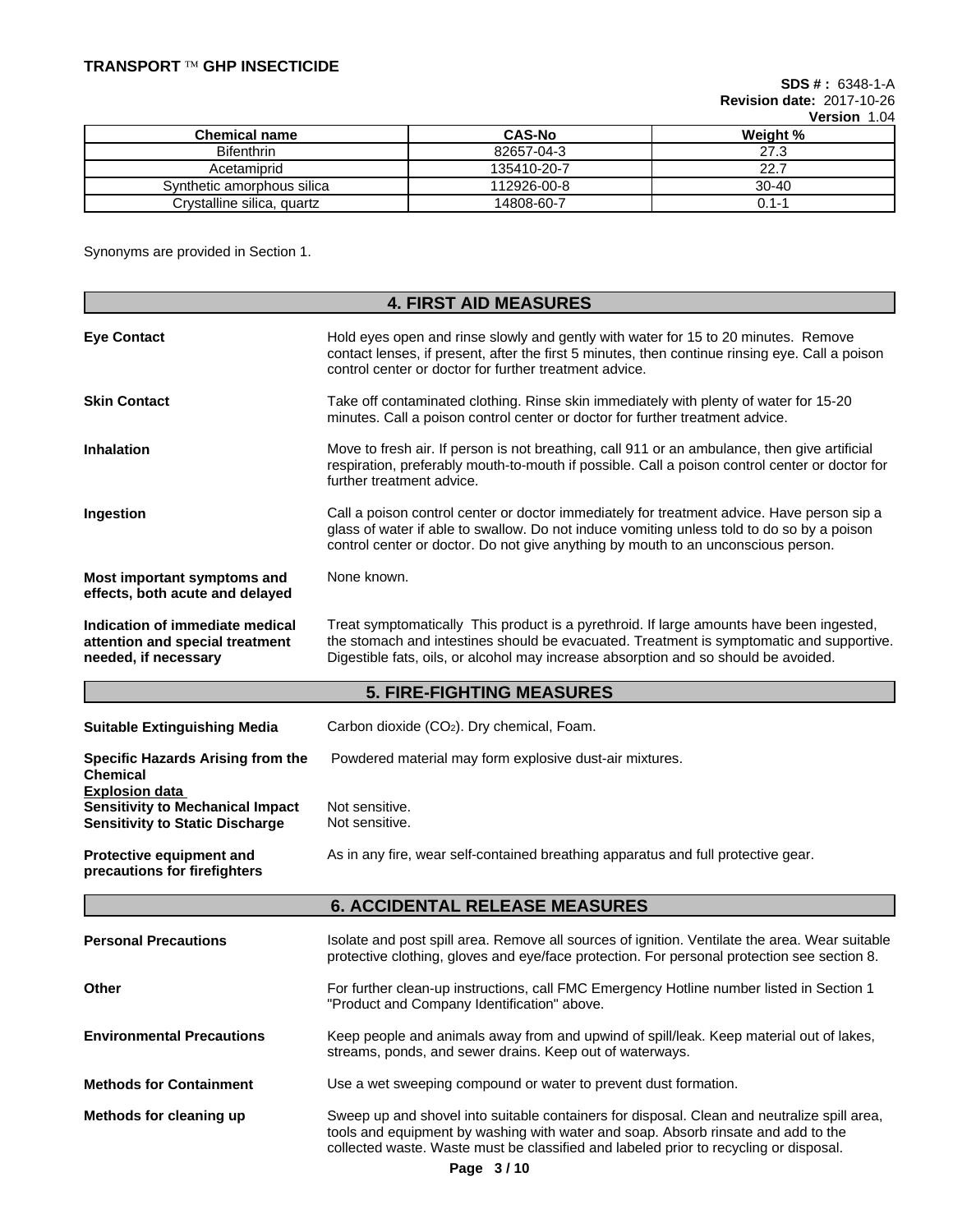Dispose of waste as indicated in Section 13.

**7. HANDLING AND STORAGE**

Handling **Handling Do not contaminate other pesticides**, fertilizers, water, food, or feed by storage or disposal. **Storage** Keep in a dry, cool and well-ventilated place. Keep away from open flames, hot surfaces and sources of ignition. Keep out of reach of children and animals. Keep/store only in original container. **Incompatible products** Strong oxidizing agents. Strong acids. Strong bases.

## **8. EXPOSURE CONTROLS/PERSONAL PROTECTION**

#### **Control parameters**

| <b>Chemical name</b>       | <b>ACGIH TLV</b>             | <b>OSHA PEL</b>           | <b>NIOSH</b>                  | Mexico                            |
|----------------------------|------------------------------|---------------------------|-------------------------------|-----------------------------------|
| Synthetic amorphous        |                              |                           | $\overline{\phantom{a}}$      | Mexico: TWA 10 mg/m <sup>3</sup>  |
| silica                     |                              |                           |                               |                                   |
| $(112926-00-8)$            |                              |                           |                               |                                   |
| Crystalline silica, quartz | TWA: 0.025 mg/m <sup>3</sup> | TWA: $50 \mu g/m^3$       | IDLH: $50 \text{ mg/m}^3$     | Mexico: TWA 0.1 mg/m <sup>3</sup> |
| (14808-60-7)               |                              |                           | TWA: $0.05$ mg/m <sup>3</sup> |                                   |
| <b>Chemical name</b>       | <b>British Columbia</b>      | Quebec                    | <b>Ontario TWAEV</b>          | <b>Alberta</b>                    |
| Synthetic amorphous        | TWA: $4 \text{ mg/m}^3$      | TWA: 6 $mq/m3$            |                               |                                   |
| silica                     | TWA: 1.5 mg/m <sup>3</sup>   |                           |                               |                                   |
| $(112926 - 00 - 8)$        |                              |                           |                               |                                   |
| Crystalline silica, quartz | TWA: 0.025 mg/m <sup>3</sup> | TWA: $0.1 \text{ mg/m}^3$ | TWA: $0.10$ mg/m <sup>3</sup> | TWA: 0.025 mg/m <sup>3</sup>      |
| (14808-60-7)               |                              |                           | respirable                    |                                   |
|                            |                              |                           |                               |                                   |

## **Appropriate engineering controls**

**Engineering measures** Apply technical measures to comply with the occupational exposure limits. When working in confined spaces (tanks, containers, etc.), ensure that there is a supply of air suitable for breathing and wear the recommended equipment.

#### **Individual protection measures, such as personal protective equipment**

| <b>Eye/Face Protection</b>      | If there is a potential for exposure to particles which could cause eye discomfort, wear<br>chemical goggles.                                                                                                                                                                                                              |
|---------------------------------|----------------------------------------------------------------------------------------------------------------------------------------------------------------------------------------------------------------------------------------------------------------------------------------------------------------------------|
| <b>Skin and Body Protection</b> | Wear suitable protective clothing. Protective shoes or boots.                                                                                                                                                                                                                                                              |
| <b>Hand Protection</b>          | Protective gloves                                                                                                                                                                                                                                                                                                          |
| <b>Respiratory Protection</b>   | If exposure limits are exceeded or irritation is experienced, NIOSH/MSHA approved<br>respiratory protection should be worn. Respiratory protection must be provided in<br>accordance with current local regulations.                                                                                                       |
| <b>Hygiene measures</b>         | Clean water should be available for washing in case of eye or skin contamination. Wash<br>skin prior to eating, drinking, chewing gum or using tobacco. Shower or bathe at the end of<br>working. Remove and wash contaminated clothing before re-use. Launder work clothing<br>separately from regular household laundry. |
| <b>General information</b>      | If the product is used in mixtures, it is recommended that you contact the appropriate<br>protective equipment suppliers. These recommendations apply to the product as supplied                                                                                                                                           |

## **9. PHYSICAL AND CHEMICAL PROPERTIES**

#### **Information on basic physical and chemical properties**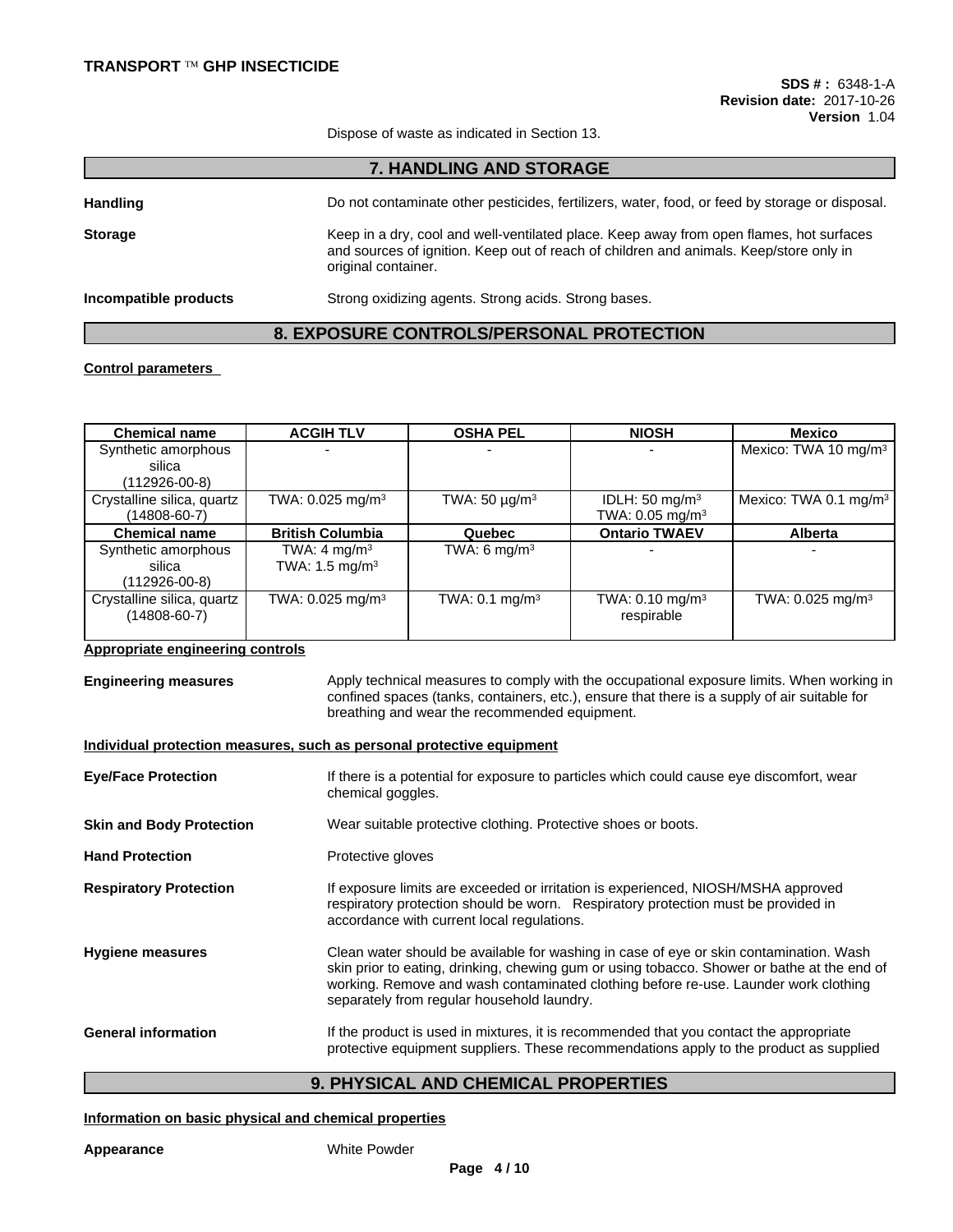**SDS # :** 6348-1-A **Revision date:** 2017-10-26 **Version** 1.04

| <b>Physical State</b>            | Dry powder               |
|----------------------------------|--------------------------|
| Color                            | White                    |
| Odor                             | Faint hydrocarbon        |
| Odor threshold                   | No information available |
| pН                               | $6.5 - 7.5$              |
| Melting point/freezing point     | Not applicable           |
| <b>Boiling Point/Range</b>       | No information available |
| Flash point                      | Not applicable           |
| <b>Evaporation Rate</b>          | No information available |
| Flammability (solid, gas)        | No information available |
| <b>Flammability Limit in Air</b> |                          |
| <b>Upper flammability limit:</b> | No information available |
| Lower flammability limit:        | No information available |
| Vapor pressure                   | No information available |
| Vapor density                    | No information available |
| <b>Density</b>                   | $9.6 - 13.4$ lb/cu ft    |
| <b>Specific gravity</b>          | No information available |
| Water solubility                 | No information available |
| Solubility in other solvents     | No information available |
| <b>Partition coefficient</b>     | No information available |
| <b>Autoignition temperature</b>  | No information available |
| <b>Decomposition temperature</b> | No information available |
| <b>Viscosity, kinematic</b>      | No information available |
| Viscosity, dynamic               | No information available |
| <b>Explosive properties</b>      | No information available |
| <b>Oxidizing properties</b>      | No information available |
| Molecular weight                 | No information available |
| <b>Bulk density</b>              | No information available |
|                                  |                          |

## **10. STABILITY AND REACTIVITY**

**Reactivity** Not applicable

| <b>Chemical Stability</b>                                               | Stable under recommended storage conditions. |
|-------------------------------------------------------------------------|----------------------------------------------|
| <b>Possibility of Hazardous Reactions</b> None under normal processing. |                                              |
| Hazardous polymerization                                                | Hazardous polymerization does not occur.     |
|                                                                         |                                              |

**Conditions to avoid**<br> **Conditions to avoid a spart of the strong oxidizing agents.**<br>
Strong oxidizing agents. **Strong oxidizing agents. Strong acids. Strong bases. Hazardous Decomposition Products** Carbon oxides (COx), Hydrogen chloride, Hydrogen fluoride.

## **11. TOXICOLOGICAL INFORMATION**

**Product Information**

| LD50 Oral                         | $> 550$ mg/kg (rat)                                                          |
|-----------------------------------|------------------------------------------------------------------------------|
| <b>LD50 Dermal</b>                | $> 2000$ mg/kg (rabbit)                                                      |
| <b>LC50 Inhalation</b>            | $> 0.51$ mg/L 4 hr (rat) - Maximum attainable concentration (zero mortality) |
| Serious eye damage/eye irritation | Moderately irritating to eyes.                                               |
| <b>Skin corrosion/irritation</b>  | Non-irritating.                                                              |
| <b>Sensitization</b>              | Non-sensitizing                                                              |

### **Information on toxicological effects**

**Symptoms** Large doses of bifenthrin ingested by laboratory animals produced signs of toxicity including convulsions, tremors and bloody nasal discharge.

#### **Delayed and immediate effects as well as chronic effects from short and long-term exposure**

**Chronic toxicity** Bifenthrin: Long-term exposure caused neurotoxicity (tremors and impaired gait) in the early exposure in animal studies, but tremors disappeared with continued exposure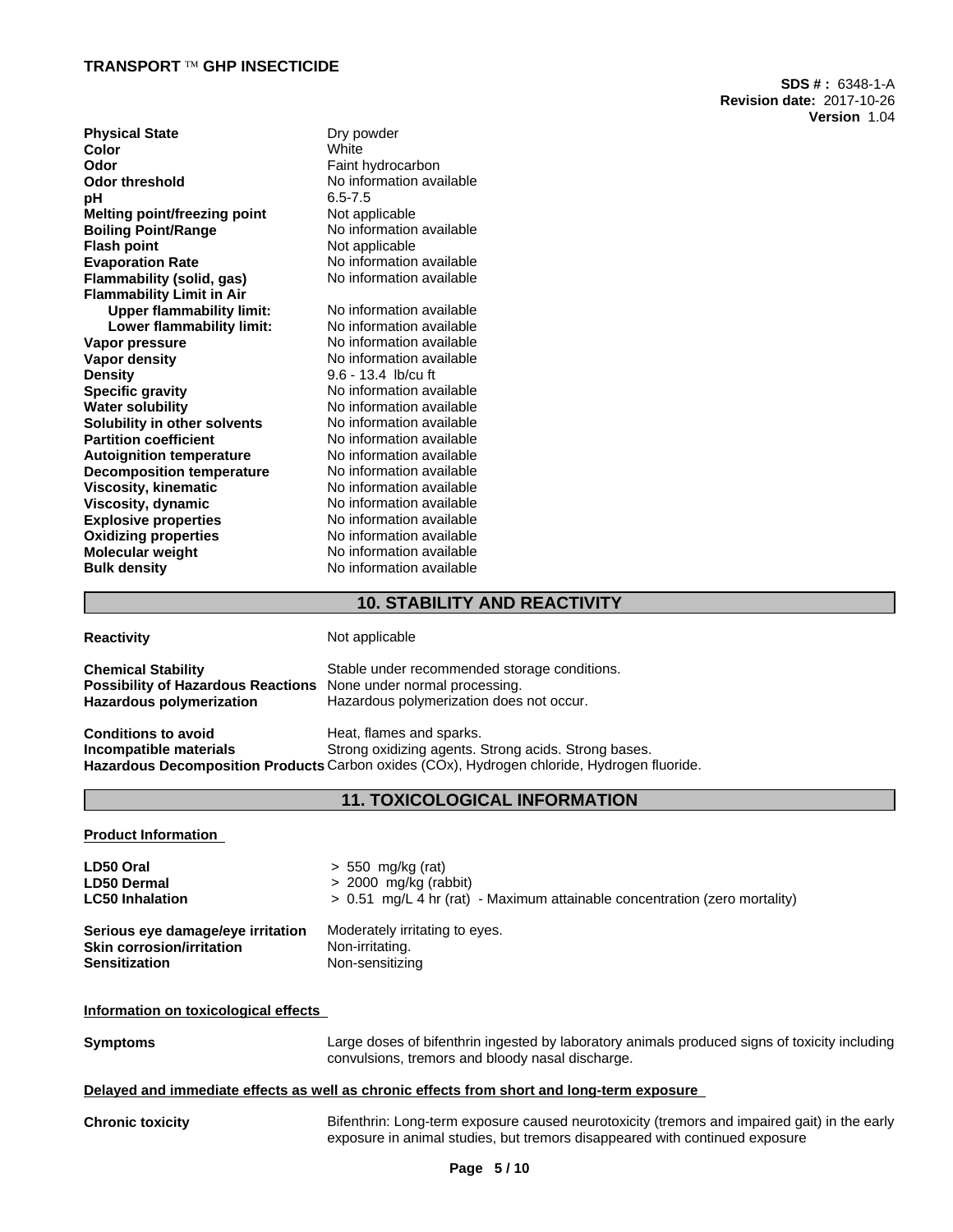## **TRANSPORT Ô GHP INSECTICIDE**

**SDS # :** 6348-1-A **Revision date:** 2017-10-26 **Version** 1.04

| <b>Mutagenicity</b><br>Carcinogenicity | Acetamiprid: Prolonged exposure in animal studies caused nonspecific toxicity observed as<br>decreases in body weight and food consumption.<br>Bifenthrin, Acetamiprid: Not genotoxic in laboratory studies.<br>Bifenthrin: Weak treatment-related response for liver adenocarcinomas and benign bladder<br>tumors (lesion) in male mice. |
|----------------------------------------|-------------------------------------------------------------------------------------------------------------------------------------------------------------------------------------------------------------------------------------------------------------------------------------------------------------------------------------------|
| <b>Neurological effects</b>            | Acetamiprid: No evidence of carcinogenicity from animal studies.<br>Bifenthrin: Causes clinical signs of neurotoxicity (tremors, impaired gait, excessive<br>salivation) following acute or subchronic exposure. Tremors disappeared with continued<br>exposure.                                                                          |
| <b>Reproductive toxicity</b>           | Acetamiprid: Caused clinical signs of neurotoxicity (decreased locomotor activity, tremors)<br>in animal studies.<br>Bifenthrin: No toxicity to reproduction in animal studies.                                                                                                                                                           |
|                                        | Acetamiprid: Reductions in pup weight, litter size, viability and weaning indices; delay in<br>sexual maturity endpoints.                                                                                                                                                                                                                 |
| <b>Developmental toxicity</b>          | Bifenthrin, Acetamiprid: Not teratogenic in animal studies.                                                                                                                                                                                                                                                                               |
| <b>STOT - single exposure</b>          | Causes damage to organs. See listed target organs below.                                                                                                                                                                                                                                                                                  |
| <b>STOT - repeated exposure</b>        | Causes damage to organs through prolonged or repeated exposure. See listed target<br>organs below.                                                                                                                                                                                                                                        |
| <b>Target organ effects</b>            | Bifenthrin: Central Nervous System.                                                                                                                                                                                                                                                                                                       |
|                                        | Acetamiprid: No specific target organ toxicity; the liver effects were considered an adaptive<br>response to chemicals rather than frank toxicity.                                                                                                                                                                                        |
| <b>Neurological effects</b>            | Bifenthrin: Causes clinical signs of neurotoxicity (tremors, impaired gait, excessive<br>salivation) following acute or subchronic exposure. Tremors disappeared with continued<br>exposure.                                                                                                                                              |
|                                        | Acetamiprid: Caused clinical signs of neurotoxicity (decreased locomotor activity, tremors)<br>in animal studies.                                                                                                                                                                                                                         |
| <b>Aspiration hazard</b>               | No information available.                                                                                                                                                                                                                                                                                                                 |

| <b>Chemical name</b>       | <b>ACGIH</b> | <b>IARC</b> | <b>NTP</b> | <b>OSHA</b> |
|----------------------------|--------------|-------------|------------|-------------|
| Acetamiprid                |              | Group 2A    |            |             |
| 135410-20-7                |              |             |            |             |
| Synthetic amorphous silica |              | Group 3     |            |             |
| 112926-00-8                |              |             |            |             |
| Crystalline silica, quartz | A2           | Group 1     | Known      |             |
| 14808-60-7                 |              |             |            |             |

#### **Legend:**

*ACGIH (American Conference of Governmental Industrial Hygienists) A2 - Suspected Human Carcinogen IARC (International Agency for Research on Cancer) Group 1 - Carcinogenic to Humans Group 2A - Probably Carcinogenic to Humans Group 3 - Not classifiable as to its carcinogenicity to humans NTP (National Toxicology Program) Known - Known Carcinogen OSHA (Occupational Safety and Health Administration of the US Department of Labor) X - Present*

# **12. ECOLOGICAL INFORMATION**

## **Ecotoxicity**

| <b>Bifenthrin (82657-04-3)</b> |           |                |       |           |
|--------------------------------|-----------|----------------|-------|-----------|
| Active Ingredient(s)           | Duration  | <b>Species</b> | Value | Units     |
| <b>Bifenthrin</b>              | 96 h LC50 | Fish           | U.    | $\mu$ g/L |
|                                | 72 h EC50 | Algae          | 0.822 | mg/L      |
|                                | 48 h EC50 | Crustacea      | 0.11  | µg/L      |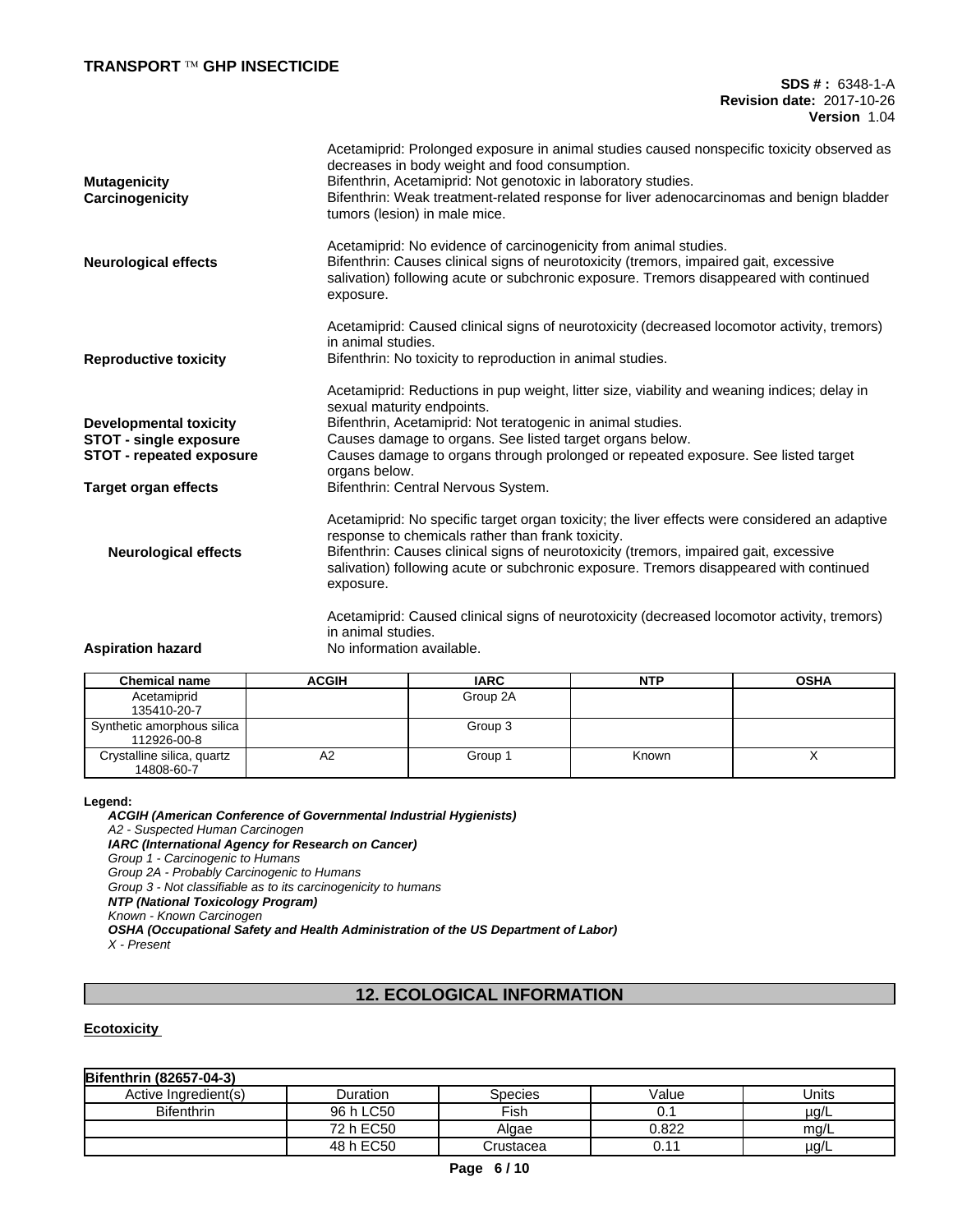**SDS # :** 6348-1-A

**Revision date:** 2017-10-26 **Version** 1.04

|                           |                    |                | <b>VEISIUIL</b><br>U <del>u</del> |
|---------------------------|--------------------|----------------|-----------------------------------|
| <b>NOEC</b><br>אוח ו<br>- | ∙ısr               | 040<br>0.V I 4 | ua/l                              |
| <b>NOEC</b><br>ri Ni<br>- | 1010000<br>isiaued | 0.0013         | ua/l                              |

| Acetamiprid (135410-20-7) |                 |                |       |       |
|---------------------------|-----------------|----------------|-------|-------|
| Active Ingredient(s)      | <b>Duration</b> | <b>Species</b> | Value | Units |
| Acetamiprid               | 72 h EC50       | Algae          | >98.3 | mg/L  |
|                           | 96 h LC50       | Fish           | >100  | mg/L  |
|                           | 48 h LC50       | Crustacea      | 49.8  | mg/L  |
|                           | 21 d NOEC       | Fish           | 19.2  | mq/L  |
|                           | 21 d NOEC       | Crustacea      |       | mg/L  |

| Persistence and degradability | Bifenthrin: Moderately persistent. Does not readily hydrolyze. Not readily biodegradable. |
|-------------------------------|-------------------------------------------------------------------------------------------|
|                               | Acetamiprid: Non-persistent. Does not readily hydrolyze. Not readily biodegradable.       |

**Bioaccumulation** Bifenthrin: The substance has a potential for bioconcentration.

Acetamiprid: The substance does not have a potential for bioconcentration.

**Mobility** Bifenthrin: Immobile. Not expected to reach groundwater.

Acetamiprid: Moderately mobile. Has some potential to reach groundwater.

## **13. DISPOSAL CONSIDERATIONS**

**Waste disposal methods** Improper disposal of excess pesticide, spray mixture, or rinsate is prohibited. If these wastes cannot be disposed of by use according to label instructions, contact appropriate disposal authorities for guidance. Proper personal protective equipment, as described in Sections 7 and 8, must be worn while handling materials for waste disposal.

**Contaminated Packaging** Containers must be disposed of in accordance with local, state and federal regulations. Refer to the product label for container disposal instructions. Do not re-use empty containers.

## **14. TRANSPORT INFORMATION**

| This material is not a hazardous material as defined by U.S. Department of Transportation<br>at 49 CFR Parts 100 through 185.        |
|--------------------------------------------------------------------------------------------------------------------------------------|
| Classification below is only applicable when shipped by vessel and is not applicable when<br>shipped by road or rail only.<br>UN3077 |
| Environmentally hazardous substance, solid, n.o.s.                                                                                   |
| 9                                                                                                                                    |
| Ш                                                                                                                                    |
| Bifenthrin.                                                                                                                          |
| UN3077, Environmentally hazardous substance, solid, n.o.s. (Bifenthrin), 9, PGIII, Marine<br><b>Pollutant</b>                        |
|                                                                                                                                      |

## **ICAO/IATA**

| UN/ID no                    | UN3077                                                                            |
|-----------------------------|-----------------------------------------------------------------------------------|
| <b>Proper Shipping Name</b> | Environmentally hazardous substance, solid, n.o.s.                                |
| <b>Hazard class</b>         | 9                                                                                 |
| <b>Packing Group</b>        | Ш                                                                                 |
| <b>Description</b>          | UN3077, Environmentally hazardous substance, solid, n.o.s. (Bifenthrin), 9, PGIII |
| IMDG/IMO                    |                                                                                   |
| UN/ID no                    | UN3077                                                                            |
| <b>Proper Shipping Name</b> | Environmentally hazardous substance, solid, n.o.s.                                |
| <b>Hazard class</b>         | 9                                                                                 |
| <b>Packing Group</b>        | Ш                                                                                 |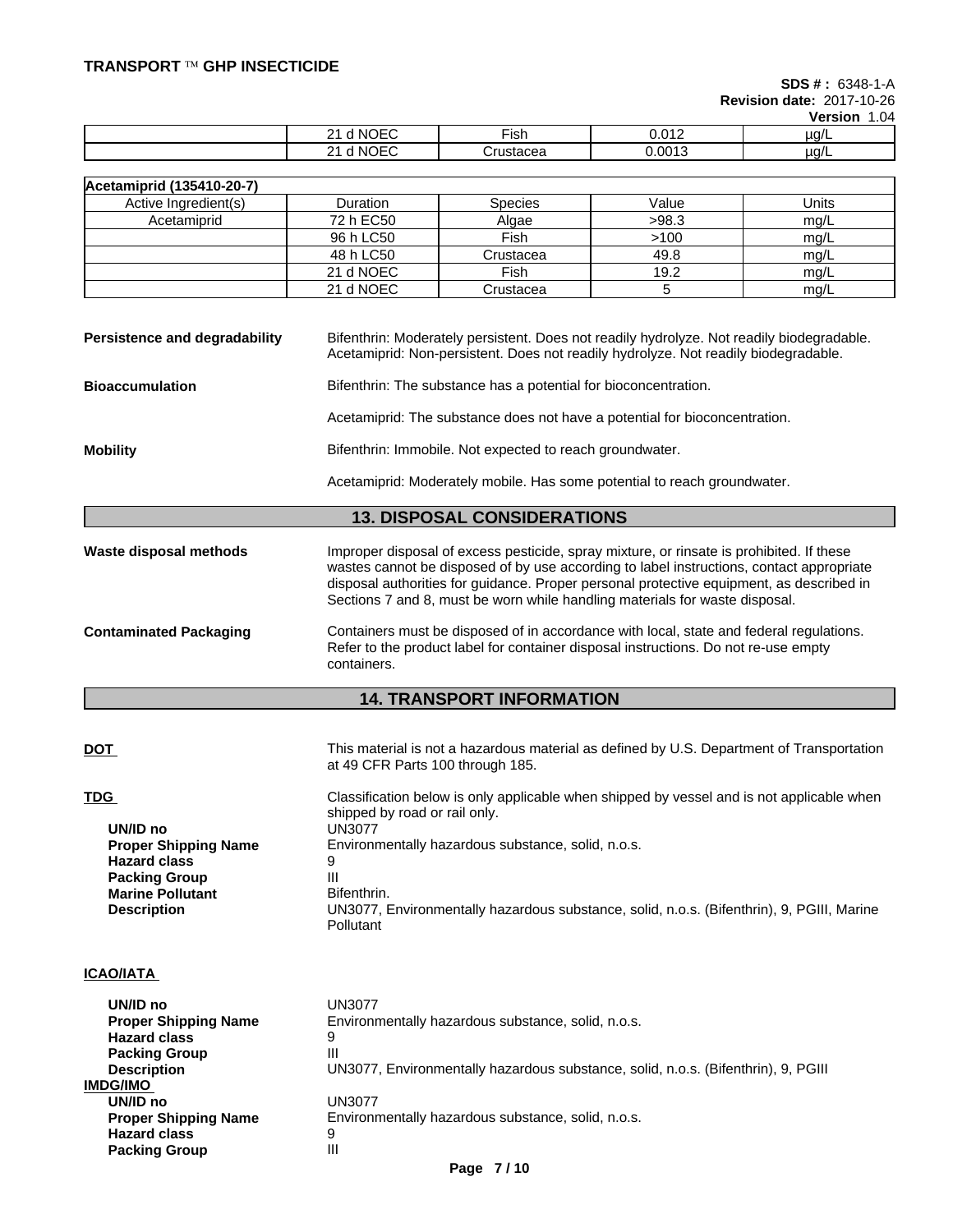**Description** UN3077, Environmentally hazardous substance, solid, n.o.s. (Bifenthrin), 9, PGIII, Marine **Pollutant** 

## **15. REGULATORY INFORMATION**

# **U.S. Federal Regulations**

## **SARA 313**

Section 313 of Title III of the Superfund Amendments and Reauthorization Act of 1986 (SARA). This product contains a chemical or chemicals which are subject to the reporting requirements of the Act and Title 40 of the Code of Federal Regulations, Part 372:

| <b>Chemical name</b>               | <b>CAS-No</b> | Weight %   | <b>SARA 313</b><br><b>Threshold</b><br>Values % |
|------------------------------------|---------------|------------|-------------------------------------------------|
| <b>Bifenthrin</b><br>82657-04-3- ا | 82657-04-3    | ົ<br>ں ، ے | . .                                             |

| <b>SARA 311/312 Hazard Categories</b> |  |
|---------------------------------------|--|
|                                       |  |

| Acute health hazard               | Yes |
|-----------------------------------|-----|
| <b>Chronic health hazard</b>      | Yes |
| Fire hazard                       | N٥  |
| Sudden release of pressure hazard | N٥  |
| <b>Reactive Hazard</b>            | No  |

#### **Clean Water Act**

This product contains the following substances which are regulated pollutants pursuant to the Clean Water Act (40 CFR 122.21 and 40 CFR 122.42):

| <b>Chemical name</b>      | <b>CWA - Reportable</b><br><b>Quantities</b> | <b>CWA - Toxic Pollutants</b> | <b>CWA - Priority</b><br><b>Pollutants</b> | <b>CWA - Hazardous</b><br><b>Substances</b> |
|---------------------------|----------------------------------------------|-------------------------------|--------------------------------------------|---------------------------------------------|
| Formaldehyde<br>$50-00-0$ | 100 lb                                       |                               |                                            |                                             |

## **CERCLA**

This material, as supplied, contains one or more substances regulated as a hazardous substance under the Comprehensive Environmental Response Compensation and Liability Act (CERCLA) (40 CFR 302):

| <b>Chemical name</b>     | <b>Hazardous Substances RQs</b> | <b>Extremely Hazardous Substances</b><br>RQs |
|--------------------------|---------------------------------|----------------------------------------------|
| <sup>⊏</sup> ormaldehvde | 100 lb                          | 100 lb                                       |
| $50-00-0$                | 45.4 kg                         |                                              |

#### *FIFRA Information*

This chemical is a pesticide product registered by the Environmental Protection Agency and is subject to certain labeling requirements under federal pesticide law. These requirements differ from the classification criteria and hazard information required for safety data sheets, and for workplace labels of non-pesticide chemicals. Following is the hazard information as *required on the pesticide label:*

*Caution*

*Harmful if swallowed, inhaled or absorbed through skin. This pesticide is extremely toxic to wildlife, fish and aquatic invertebrates.*

# **US State Regulations**

### **California Proposition 65**

This product does not contain any Proposition 65 chemicals.

### **U.S. State Right-to-Know Regulations**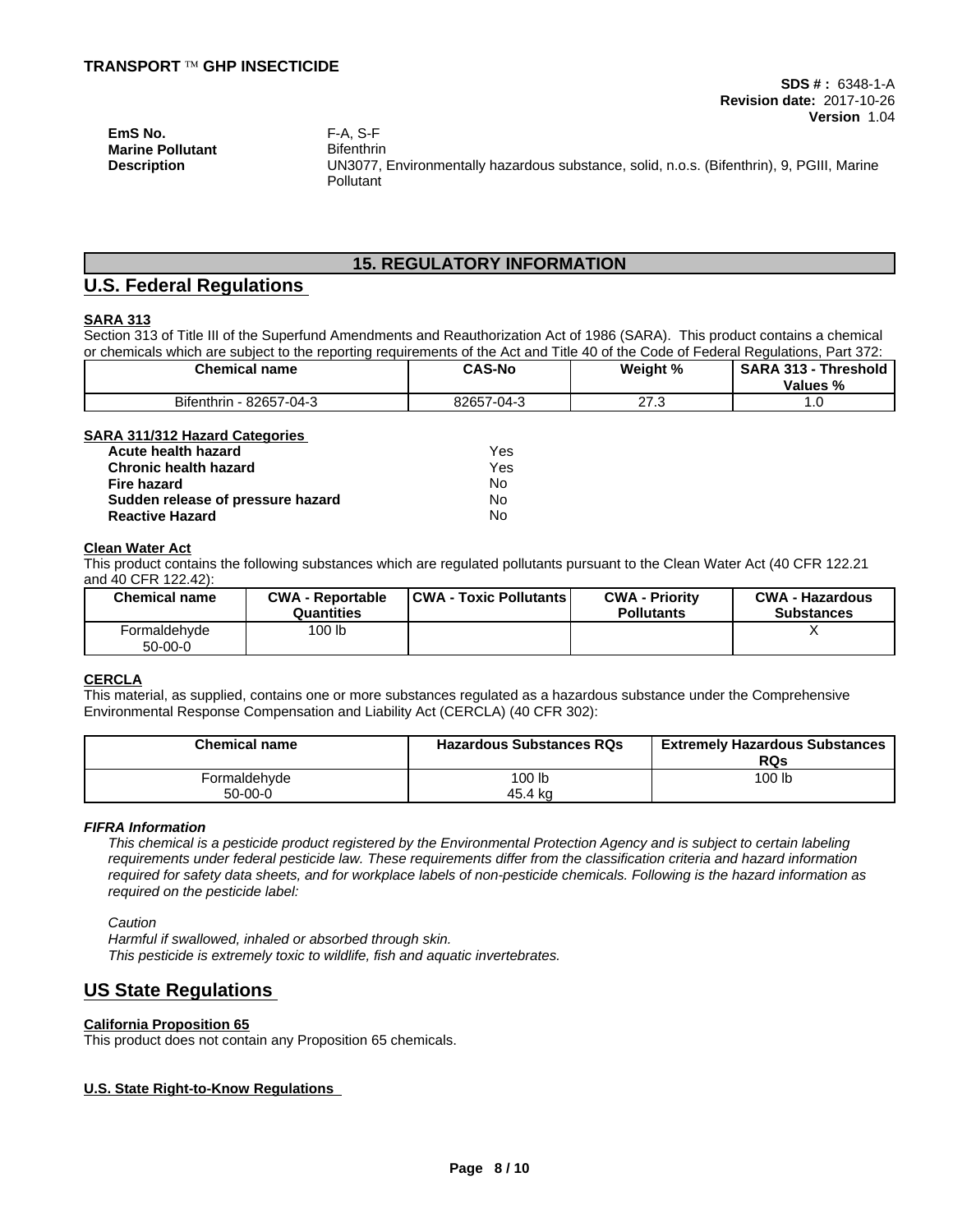| Version 1.04 |
|--------------|
| Pennsylvania |

|                                           | ------     |                      |              |  |  |
|-------------------------------------------|------------|----------------------|--------------|--|--|
| <b>Chemical name</b>                      | New Jersey | <b>Massachusetts</b> | Pennsylvania |  |  |
| <b>Bifenthrin</b><br>82657-04-3           |            |                      |              |  |  |
| Synthetic amorphous silica<br>112926-00-8 |            |                      |              |  |  |
| Crystalline silica, quartz<br>14808-60-7  |            |                      | $\lambda$    |  |  |

## **International Inventories**

| <b>Chemical name</b>                         | <b>TSCA</b><br>States) | <b>DSL</b><br>(United   (Canada) | <b>EINECS/ELINC</b><br>S (Europe) | <b>ENCS</b><br>(Japan) | China<br>(IECSC) | KECL (Korea) | <b>PICCS</b><br>(Philippines) | <b>AICS</b><br>(Australia) |
|----------------------------------------------|------------------------|----------------------------------|-----------------------------------|------------------------|------------------|--------------|-------------------------------|----------------------------|
| <b>Bifenthrin</b><br>82657-04-3              |                        |                                  |                                   | ∧                      |                  | ⋏            |                               |                            |
| Acetamiprid<br>135410-20-7                   |                        |                                  |                                   |                        |                  | Χ            |                               |                            |
| Synthetic amorphous<br>silica<br>112926-00-8 |                        | х                                |                                   | ⋏                      |                  | x            |                               | х                          |
| Crystalline silica, quartz<br>14808-60-7     | x                      | х                                | х                                 | ∧                      |                  | v<br>⋏       |                               | x                          |

**Mexico - Grade** Moderate risk, Grade 2

| <b>Chemical name</b>                     | <b>Carcinogen Status</b> | <b>Mexico</b>                          |
|------------------------------------------|--------------------------|----------------------------------------|
| <br>Svnthetic amorphous silica           |                          | Mexico:<br><b>TWA 10</b><br>≀ ma/m≊    |
| <br>Crystalline silica, $\sim$<br>quartz |                          | TWA 0.<br>ma/m <sup>3</sup><br>Mexico: |

| <b>Chemical name</b> | <b>Mexico - Pollutant Release and</b><br><b>Transfer Register - Reporting</b><br><b>Emissions for Fabrication, Process</b><br>or Use -Threshold Quantities | <b>Pollutant Release and Transfer</b><br><b>Register - Reporting Emissions -</b><br><b>Threshold Quantities</b> |
|----------------------|------------------------------------------------------------------------------------------------------------------------------------------------------------|-----------------------------------------------------------------------------------------------------------------|
| Formaldehyde         | 100                                                                                                                                                        | $100$ kg/yr                                                                                                     |
|                      | 2500 kg/yr                                                                                                                                                 |                                                                                                                 |
| <b>Bifenthrin</b>    | 100                                                                                                                                                        | $100$ kg/yr                                                                                                     |
|                      | 2500 kg/yr                                                                                                                                                 |                                                                                                                 |

## **WHMIS Statement**

This product has been classified in accordance with the Hazardous Products Regulations (HPR) and the SDS contains all the information required by the HPR.

**WHMIS Hazard Class** D2A - Very toxic materials



# **16. OTHER INFORMATION**

| NFP/<br>- -                        | <b>Health</b><br>.<br>Hazards            | .<br><b>Flammability</b> | <b>Instability</b>                   | al Hazards<br>Snacial<br>есын -      |
|------------------------------------|------------------------------------------|--------------------------|--------------------------------------|--------------------------------------|
| <b>HMIS</b>                        | <b>Health</b><br>$\mathbf{a}$<br>Hazards | <br>⊩Flammabilit∨        | <b>Physical</b><br>hazard<br>$\cdot$ | <b>Protection</b><br><b>Personal</b> |
| *Indicator a abranic hoolth bozard |                                          |                          |                                      |                                      |

*\*Indicates a chronic health hazard.*

| <b>NFPA/HMIS Ratings Legend</b> | Severe = 4; Serious = 3; Moderate = 2; Slight = 1; Minimal = 0 |
|---------------------------------|----------------------------------------------------------------|
| <b>Revision date:</b>           | 2017-10-26                                                     |
| <b>Reason for revision:</b>     | (M)SDS sections updated                                        |